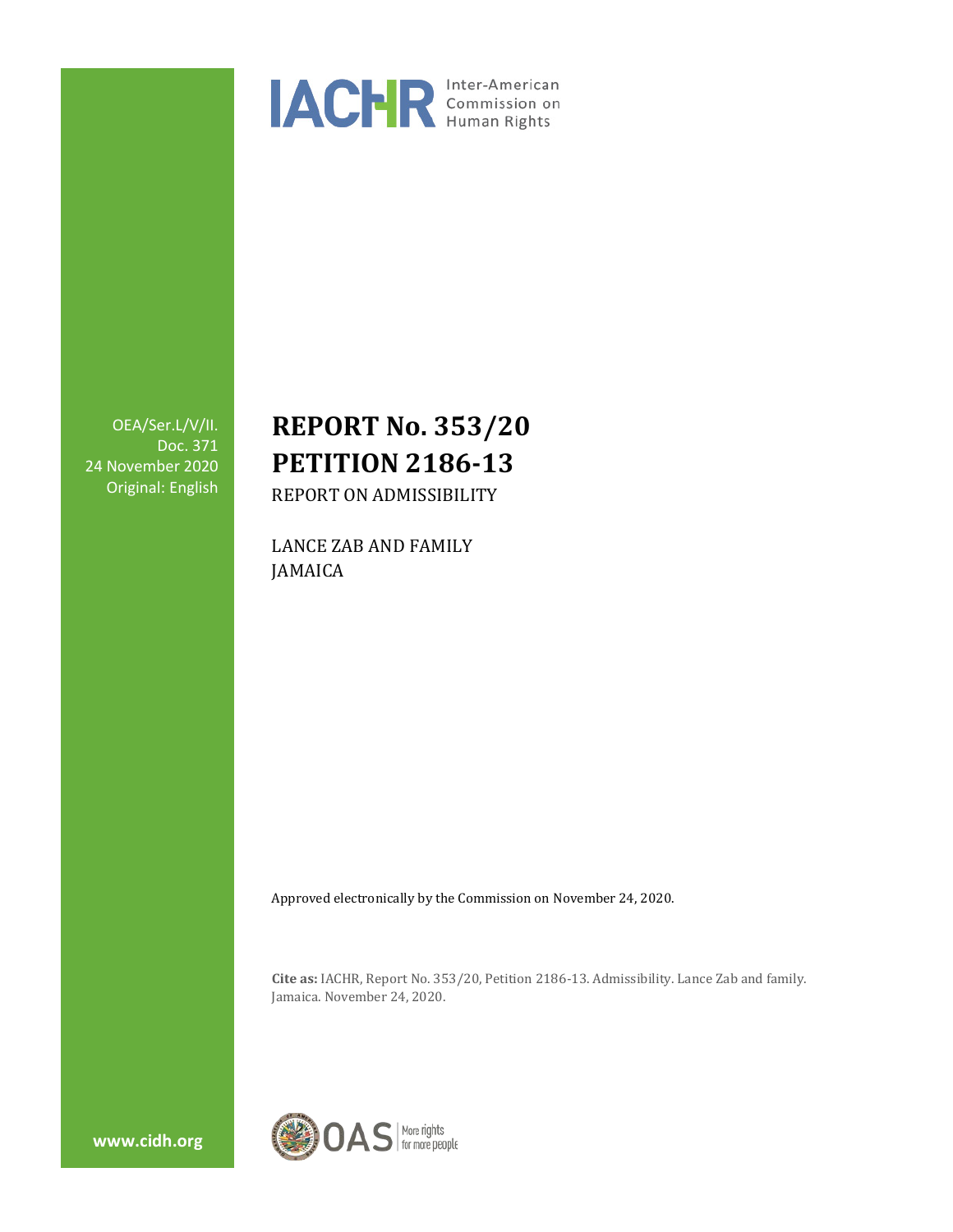## **I. INFORMATION ABOUT THE PETITION**

| <b>Petitioner:</b>       | International Human Rights Center - Loyola Law School (IHRC)<br>and Jamaicans For Justice                                                                                                                                                                                                                      |
|--------------------------|----------------------------------------------------------------------------------------------------------------------------------------------------------------------------------------------------------------------------------------------------------------------------------------------------------------|
| <b>Alleged victim:</b>   | Lance Zab and family                                                                                                                                                                                                                                                                                           |
| <b>Respondent State:</b> | Jamaica $1$                                                                                                                                                                                                                                                                                                    |
| <b>Rights invoked:</b>   | Articles 4 (right to life), 5 (humane treatment), 8 (fair trial), 25<br>(judicial protection), 19 (right of the child) of the American<br>Convention on Human Rights <sup>2</sup> , all in relation to articles 1.1<br>(obligation to respect rights), and 2 (domestic legal effect) of the<br>same instrument |

## **II. PROCEEDINGS BEFORE THE IACHR[3](#page-1-2)**

| <b>Filing of the petition:</b>                         | May 19, 2013                                |
|--------------------------------------------------------|---------------------------------------------|
| Notification of the petition to the<br>State:          | December 7, 2018                            |
| <b>State's first response:</b>                         | April 8, 2019                               |
| <b>Additional observations from the</b><br>petitioner: | April 18, November 12, 2019 and May 5, 2020 |
| <b>Additional observations from the</b><br>State:      | August 12, 2020                             |

## **III. COMPETENCE**

| <b>Competence Ratione personae:</b> | Yes                                                                                  |
|-------------------------------------|--------------------------------------------------------------------------------------|
| <b>Competence Ratione loci:</b>     | <b>Yes</b>                                                                           |
| <b>Competence Ratione temporis:</b> | <b>Yes</b>                                                                           |
| <b>Competence Ratione materiae:</b> | Yes, American Convention (ratification of the American<br>Convention August 7, 1978) |

#### **IV. DUPLICATION OF PROCEDURES AND INTERNATIONAL** *RES JUDICATA***, COLORABLE CLAIM, EXHAUSTION OF DOMESTIC REMEDIES AND TIMELINESS OF THE PETITION**

| <b>Duplication of procedures and</b><br>International res judicata:                        | N <sub>0</sub>                                                                                                                                                                                                                                                    |
|--------------------------------------------------------------------------------------------|-------------------------------------------------------------------------------------------------------------------------------------------------------------------------------------------------------------------------------------------------------------------|
| <b>Rights declared admissible</b>                                                          | Articles 4 (life), 5 (humane treatment), 8 (fair trial), 19 (right of<br>the child), and 25 (judicial protection) of the American<br>Convention in relation to articles 1 (obligation to respect rights)<br>and 2 (domestic legal effects) of the same instrument |
| <b>Exhaustion of domestic remedies or</b><br>applicability of an exception to the<br>rule: | Exception set forth in Article 46.2(a) and (c) of the Convention<br>applies                                                                                                                                                                                       |
| Timeliness of the petition:                                                                | Yes, in terms of Section VI                                                                                                                                                                                                                                       |

<span id="page-1-2"></span><span id="page-1-1"></span><span id="page-1-0"></span> $^{\rm 1}$  In keeping with Article 17(2)(a) of the Commission's Rules of Procedure, Commissioner Margarette May Macaulay, a Jamaican national, did not participate in the deliberations or decision in this matter.

 $\frac{1}{2}$  Hereinafter "the American Convention" or "the Convention".

<sup>&</sup>lt;sup>3</sup> The observations submitted by each party were duly transmitted to the opposing party.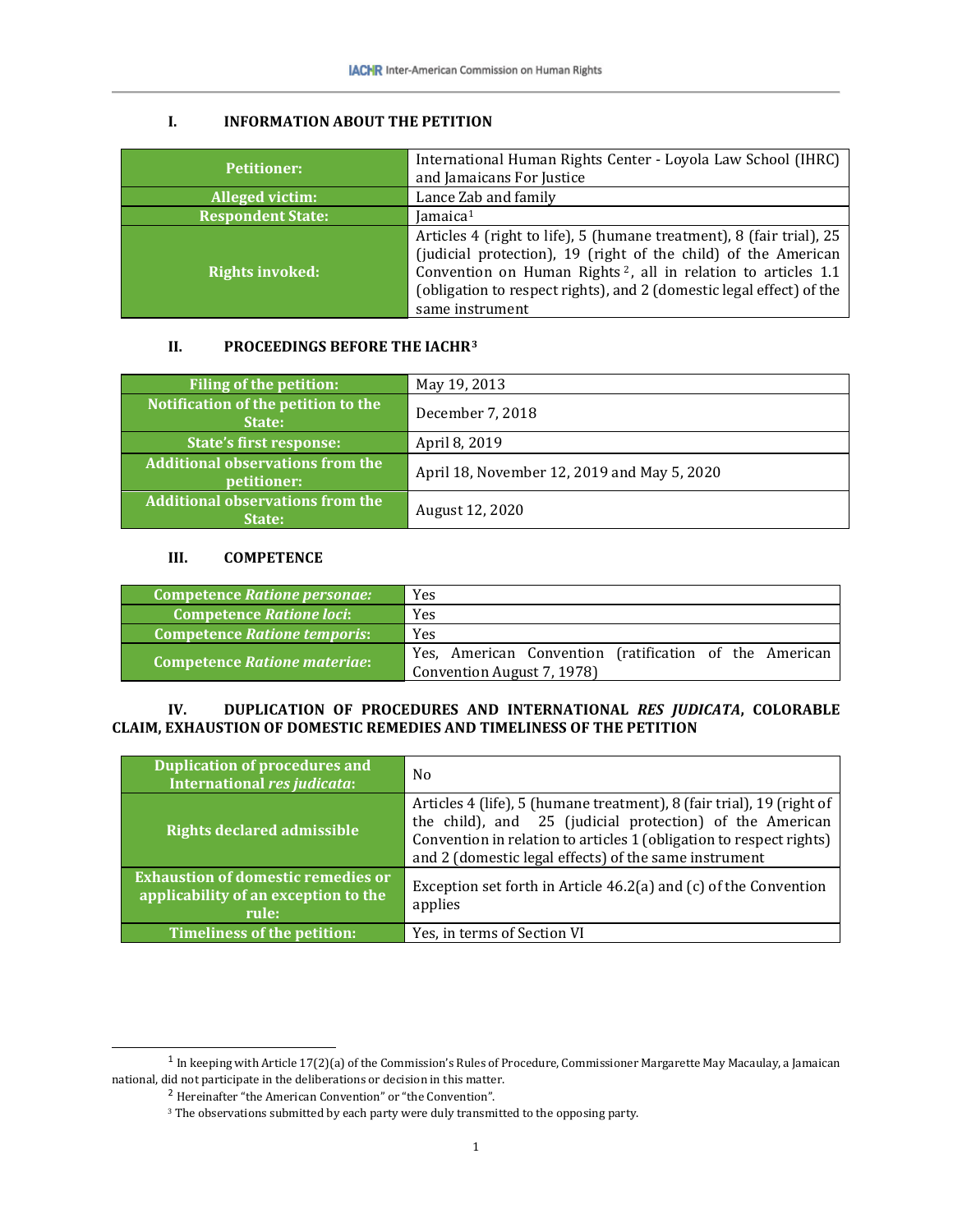## **V. ALLEGED FACTS**

1. The petitioners denounce the extrajudicial execution of alleged victim Lance Zab, a 14-yearold boy who was shot and killed, without justification, by members of the Jamaican police on August 28, 2007 near his home in Kingston. The petitioners also argue the failure of the State to carry out a proper, timely and diligent investigation into the killing of the alleged victim; to prosecute those responsible; and to provide adequate reparations to his family. They allege a widespread pattern of extrajudicial executions by security force members in Jamaica and structural defects in the criminal investigation of these crimes, resulting in virtually absolute impunity.

2. The petitioners indicate that the alleged victim was a homeless student at Seaward All-Age and Junior High School whose mother had died when he was nine months old. His grandmother cared for him after his mother's death, but at the time of his extrajudicial execution, he lived alone in a room made of pallet pieces, which measured approximately four-feet wide to four-feet high. On the wall of the structure, he posted pictures of musician Bob Marley and a plaque bearing a tribute to his mother. According to the petitioners, the community regarded the alleged victim as a quiet boy who caused no trouble, and his death was a shock to them<sup>[4](#page-2-0)</sup>. The petitioners submit that contrary to eyewitness accounts, police officers held that the alleged victim was killed during a shootout with gunmen who managed to escape. The alleged victim was purportedly among the group of gunmen, and was later discovered with gunshot wounds to his upper body.

3. While officers claim to have found a gun belonging to the alleged victim on the scene of the shootout, residents of the community refute the police account. Other eyewitnesses indicate that on the afternoon of August 28, 2007, the alleged victim was standing in a yard with a friend eating cornbread and drinking juice when at least four police officers from a neighboring station in Bayside drove up; his friend ran away, but the alleged victim stayed behind. While two of the officers held the gate to the yard, the others ran directly toward the alleged victim and shot him. The child fell to the ground in pain and cried pleading for his life: "A no mi, please don't kill me." Despites his begging, the officers dragged him to the road and leaned him against a car. They then shot the boy twice, then lifted him by the throat and fired a final shot to his head. Soon, an agitated crowd gathered around the scene of the shooting and the police officers fired shots to disperse them. The alleged victim's aunt was among those unable to reach the scene because of the officers' shots. The four officers then picked the spent shells up from the ground and removed the body from the scene of the killing. The alleged victim was later pronounced dead at the Spanish Town Hospital. After the officers took his body away, the alleged victim's cousin collected pieces of the boy's skull and brain tissue and buried them. The cousin also report[ed](#page-2-1) that he provided pieces of the alleged victim's shattered skull to the Bureau of Special Investigation (BSI)<sup>5</sup>. The petitioners emphasize that Jamaican security agents have a practice of treating shooting victims inhumanely and removing the bodies before an investigatory team arrives; tossing or throwing them in the back of police vehicles; and routinely refusing to give families information about the location to which the bodies of their loved ones are being taken. The petitioners consider that the rough, irreverent manner in which the police handled the alleged victim's body caused additional suffering, which amounts to cruel, inhumane and degrading treatment, and exacerbates the suffering and abuse of his next of kin.

4. With regard to the investigation, the petitioners assert that the State has failed to conduct a proper and diligent investigation. On September 27, 2007 a full month after the extrajudicial, an autopsy of the alleged victim was conducted at the Spanish Town Hospital Morgue. They further submit that the autopsy lasted only 38 minutes; that the signature of the officer who performed that autopsy is illegible; that there is no information about the position the officer held at the time; and that entire pages of the post mortem report are left blank, leaving out information such as whether and what forensic tests were taken and which crime scene data was available. The post mortem report indicates that the alleged victim was severely bruised and

<span id="page-2-1"></span><span id="page-2-0"></span>life.

 <sup>4</sup> Carlalee Gowie, *Residents outraged over police killing of teenager*. Sunday Herald, September 9, 2007.

<sup>5</sup> The petitioners inform that the alleged victim's cousin, a potential witness in the case, declined to be identified for fear of his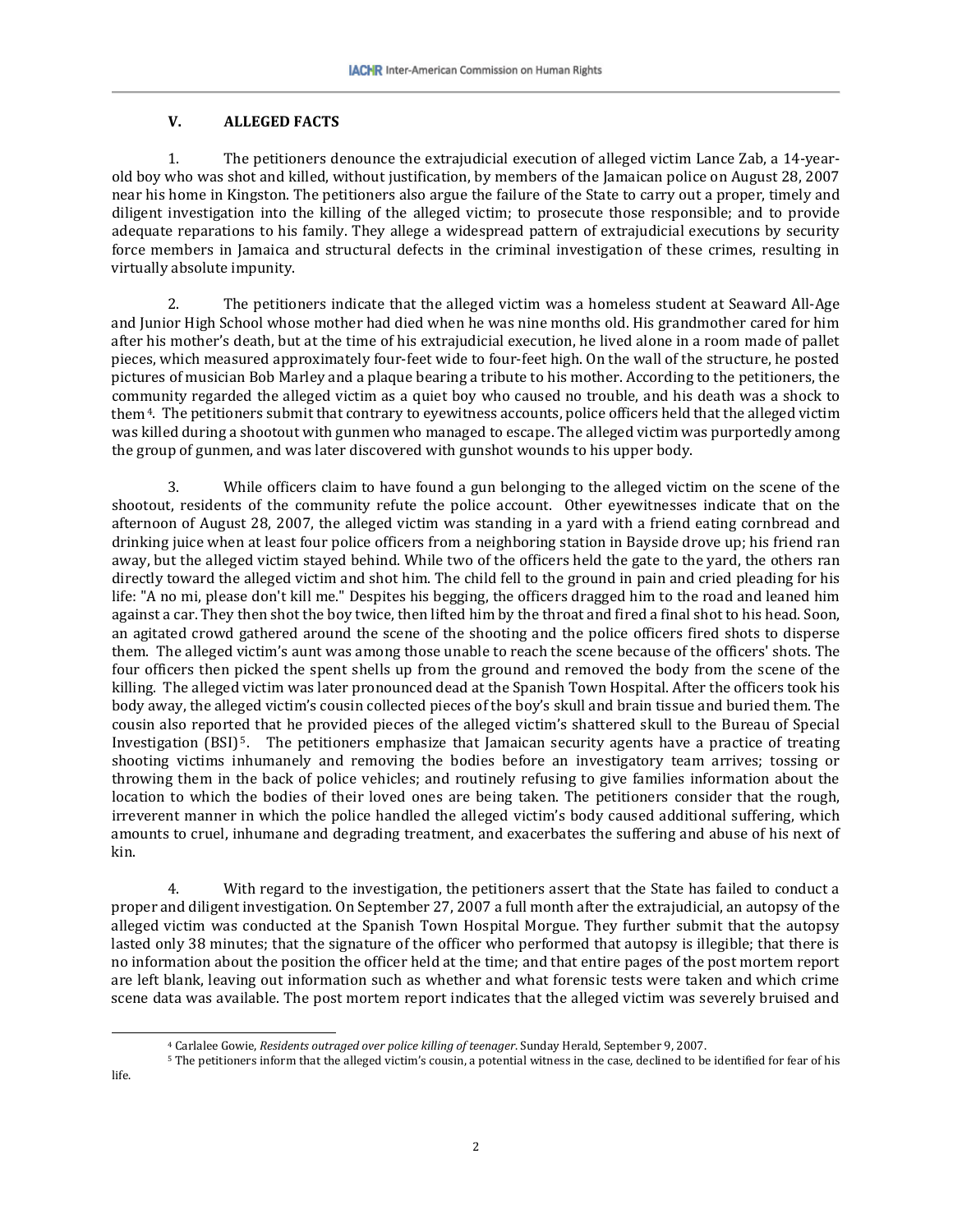bloody at the time of his death; there were multiple complex, compound fractures to his skull, and a large five by ten centimeter wide cavity near the top of his head. The report also states that little brain tissue was left in his skull, though some of it was on his hair and face; it shows multiple gunshot wounds in his chest and arms in addition to the wounds to his head; it also mentions that his face, eyes and lips were swollen and that he had large abrasions and bruises on his shins and back. The petitioners consider that these injuries are all consistent with the eyewitness accounts of the police shooting and hitting the alleged victim multiple times, then beating and dragging him before fatally shooting him in the head. At the time, no information was provided with regard to the use of the body parts his cousin provided to the BSI. The petitioners indicate that they repeatedly requested information regarding the investigation but that they received no response.

5. The petitioners further inform that on January 15, 2010 the BSI referred the case to the Department of Public Prosecutions (DPP). From February 9, 2011 to October 5, 2012, the petitioners requested information about the status of the case at least six times. The only response received from the DPP Director was that matters were being processed and that they would be contacted as soon as the exercise was completed.

6. Additionally, the petitioners point to a widespread pattern of extrajudicial executions in Jamaica and structural defects in the respective criminal investigations, which results in virtually absolute impunity.[6](#page-3-0) They further denounce the use of tactics such as intimidation of witnesses, premature moving of bodies and loss or interference with vital forensic and ballistic evidences after a shooting as some of the causes for the delay and obstruction of investigations and proceedings. They argue that the failure of the State to investigate, prosecute and punish these crimes is the result of a judicial system that operates together to shield police from accountability, leading to an injustice. As was illustrated in the prior paragraphs, the petitioners deem that such defects have been present in the instant case from the very beginning, as the Jamaican security forces removed evidence from the crime scene; made false statements aboutthe events surrounding the alleged victim´s death; and unduly delayed the investigation into the events. The petitioners consider that the fact that the matter is still pending in the courts of Jamaica constitutes sufficient evidence that there has been no reasonable progress in this case.

7. For its part, the State contends that the petition is inadmissible because domestic remedies have not been exhausted in accordance with Article 46(1)(a) of the American Convention and that the petitioners have not established *prima facie* violations of that treaty. The State specifically alleges that the petitioners have not exhausted civil proceedings in Jamaica in the form of constitutional relief, which provides the possibility of compensation for any harm caused by alleged human rights violations. , including violations the right to life and the right not to be subjected to cruel and inhumane treatment. The State invites the Commission to depart from its previously h[e](#page-3-1)ld position that civil remedies are inadequate or ineffective for alleged breaches of non-derogable rights<sup>7</sup> and submits that the petitioner regardless of the criminal proceedings must pursue these. The State contends that civil remedies adequately address alleged human rights violations as they allow for the facts to be ventilated by assessing the State's responsibility for human rights violations; and that they may provide for compensation, including for exemplary damages, which is an adequate form of relief. Jamaica further argues that by the very nature of the criminal process, the responsibility of the State cannot be properly established since, in fact, the purpose is to hold individuals responsible for offenses. In addition, they cannot provide or facilitate the delivery of compensation. The State submits that civil proceedings are effective as they adhere to the principles of due process, including safeguards for judicial independence and impartiality. Accordingly, it considers that no exception set forth in the American Convention applies to this case, because domestic remedies are still available and accessible to the petitioners, including those aimed at ensuring due process in the investigations and judicial proceedings.

8. Furthermore, the State contends that the allegation regarding the failure to adequately investigate and prosecute this matter is manifestly groundless. Jamaica submits that any such claim cannot be

<span id="page-3-0"></span> <sup>6</sup> The petitioners refer notably to <sup>a</sup> IACHR press release, Inter-Am. Commission H.R., Press Release No. 59/08, *IACHR Issues Preliminary Observations on Visit to Jamaica* (Dec. 5, 2008).

<span id="page-3-1"></span><sup>7</sup> The State refers to the following report: IACHR, *Michael Gayle v. Jamaica*, Admissibility Report No. 8/03, Inter-Am. Comm'n H.R., Petition 191/02, (Feb. 20, 2003).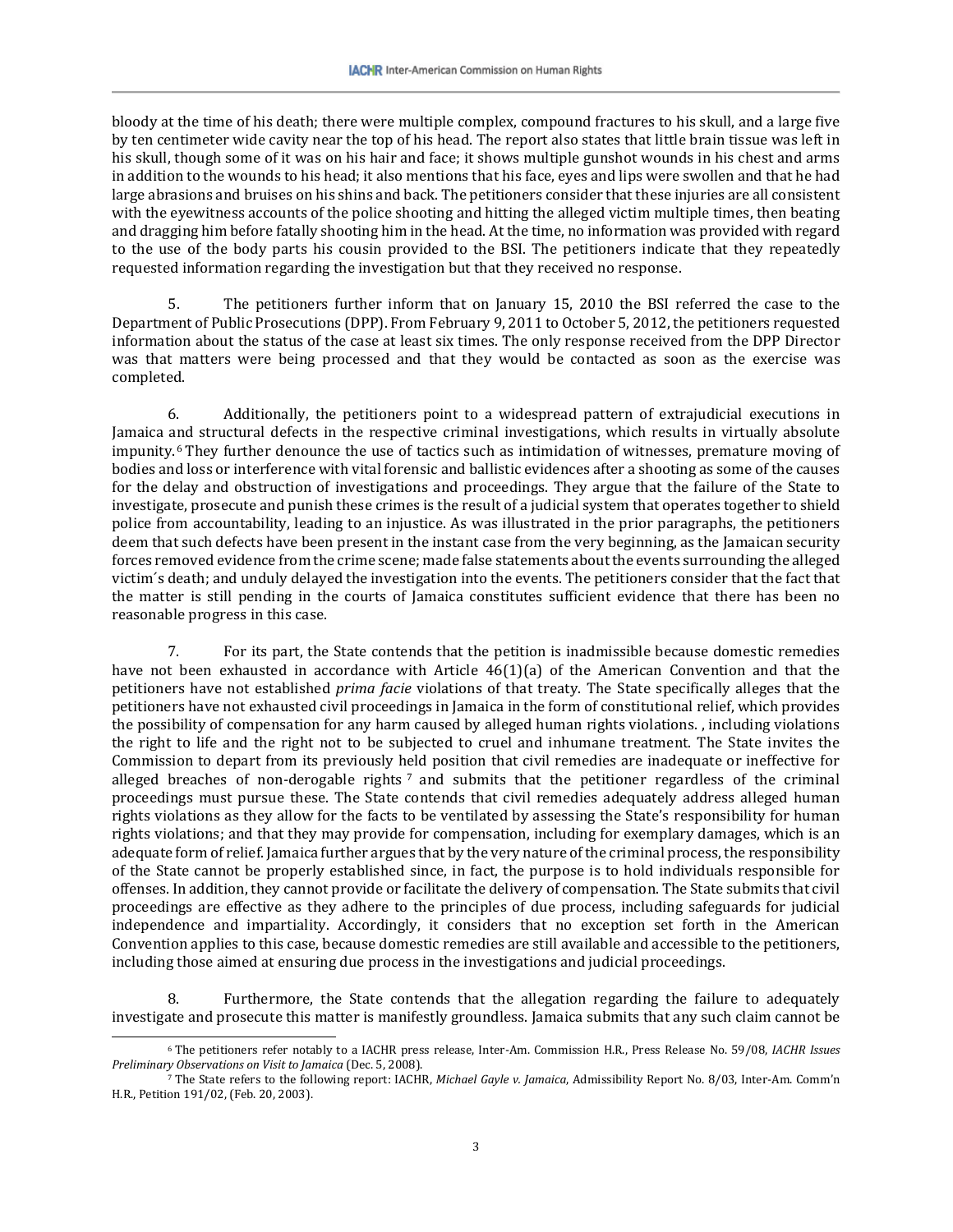examined unless local remedies have been exhausted, which the petitioners have failed to do. The State considers that the petitioners' argument regarding the inadequacy of Constitutional relief is incorrect, since this remedy provides the ability to receive any appropriate form of relief for an established human rights violation, which includes, but is not limited to, compensation. The State underscores that Constitutional relief may offers as a form of reparation, the possibility of ordering State agents to fulfil the duty to investigate, where there is any breach; and it offers the prospect of the Constitutional Court issuing a judicial declaration on the State's responsibility for human rights violations, which is itself a form of relief recognized by the Commission. Hence, the State submits that the petitioners must apply to the Supreme Court for constitutional relief, to allow for judicial review of compliance with the duty to investigate.

## **VI. ANALYSIS OF EXHAUSTION OF DOMESTIC REMEDIES AND TIMELINESS OF THE PETITION**

9. The petitioners allege that the State failed to carry out a proper, timely and diligent investigation and prosecution into the crime, which left it in impunity; and that it failed to provide adequate reparations to the family of the alleged victim. They also argue that the exception to the rule of exhaustion of domestic remedies set forth in Article  $46(2)(c)$  is applicable to this matter, and also that civil proceedings need not be exhausted in the case of an alleged violation of the right to life, because it is not an adequate remedy for an extra-judicial killing case. For its part, the State submits that the petitioners have not fulfilled their obligation to exhaust domestic remedies and that the petition is thus inadmissible; it further submits that civil proceedings are an adequate and effective remedy that must be pursued by the petitioners regardless of whether the State has failed to adequately pursue criminal proceedings.

10. With respect to the lack of exhaustion argument, the IACHR recalls that whenever an alleged crime prosecutable *ex officio* is committed, the State has the obligation to promote criminal proceedings and that, in these cases, this is the adequate avenue to clarify the facts, prosecute those responsible and establish appropriate criminal punishment. Under international standards, where serious human rights violations such as extrajudicial killings are alleged, the appropriate and effective remedy is precisely the filing and the undertaking of an effective criminal investigation aimed at the clarification of the facts and, if necessary, the individualization and prosecution of those responsible. The Commission has consistently held that it is not necessary in such cases to exhaust civil actions before resorting to the inter-American system, since those remedies would not redress the main claim. In the instant case, this is the alleged arbitrary killing of a child, followed by a lack of due diligence in investigation, prosecution, and punishment of those responsible.

11. The Commission also understands that the Director of Public Prosecutions has exclusive authority under Sections 94(3) and (4) of the Constitution of Jamaica for making all decisions concerning criminal prosecutions instituted by it or any other organ, including the power to take over and continue, or to discontinue them at any stage before judgment is delivered. Accordingly, the State retains exclusive authority for pursuing criminal proceedings in respect of the circumstances relating to the alleged victim's death. While the record indicates that there is a provision under Jamaican law for "private prosecutions" which must get the consent of the Director of Public Prosecutions, the Commission considers that proceedings of this nature do not constitute remedies that the petitioners are required to exhaust. It is clear from the instruments and decisions of the inter-American system, as noted above, that the obligation to investigate, prosecute and punish serious violations of human rights rests with Member States, as the entities with the international legal commitment and resources to carry out these functions. To expect the petitioners to assume these responsibilities would not only be inconsistent with the system's jurisprudence, it would also place an inequitable burden on those who generally lack the required means and expertise.

12. In the present case, the Commission observes that on January 15, 2010 --more than two years after the killing of the alleged victim-- the BSI referred the case to the DPP, where the investigation since remained. More than 13 years after the death of the alleged victim, and 10 years since the referral of the case to the DPP, the State has not yet provided the Commission with any information on whether that Department reached a decision, or if charges have been brought against those responsible. In view of the foregoing, and in light of the information presented, the Commission concludes that there has been an unwarranted delay in the